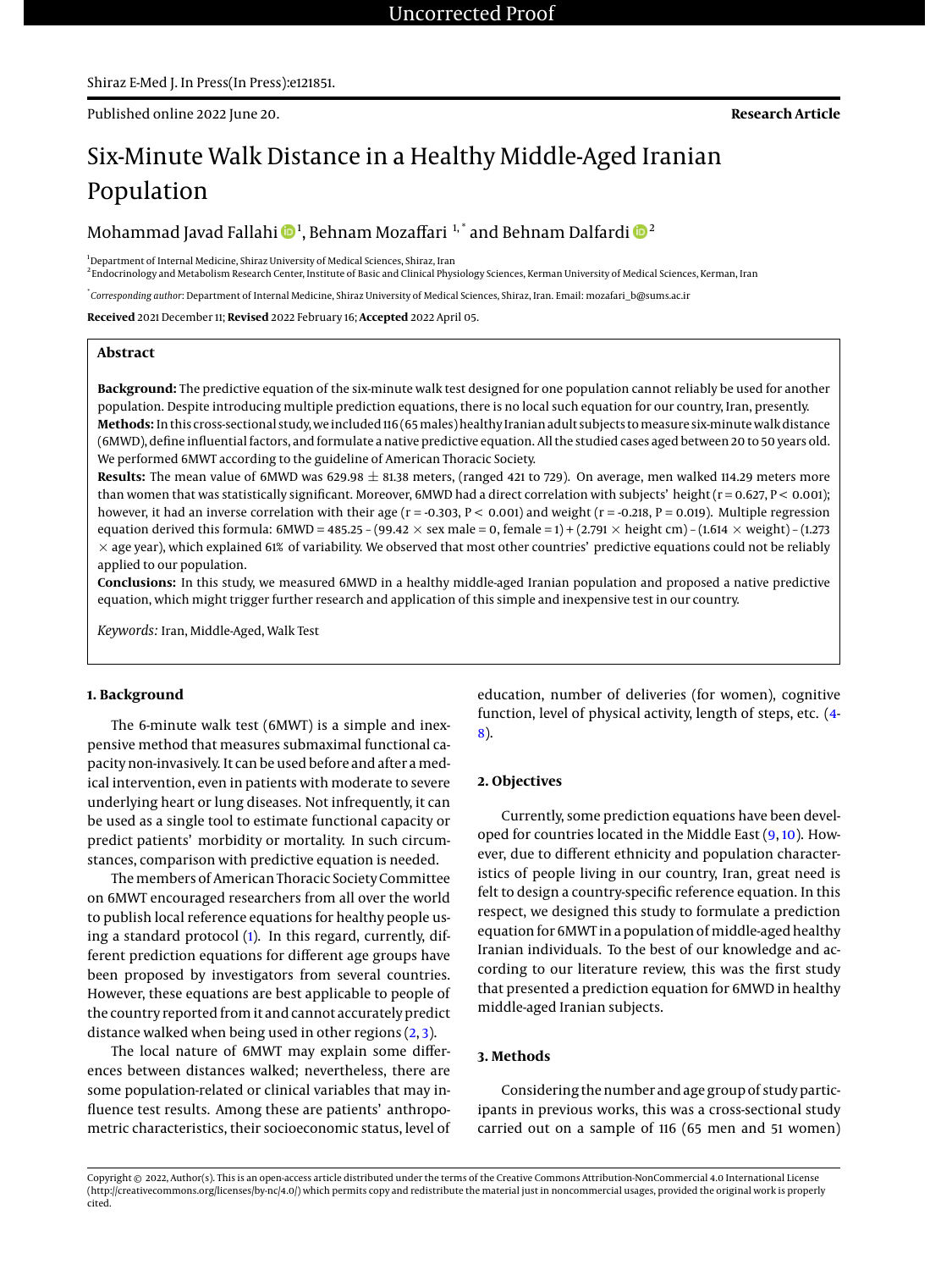healthy Iranian subjects aged between 20 to 50 years old. The study protocol was approved by the Ethics Committee of Shiraz University of Medical Sciences, Shiraz city, Fars province, Iran (No: 91-01-01-5183). The duration of the study was eight months, from December 2013 to July 2014.

Included subjects were selected using convenient sampling method between volunteers recruited from students, healthcare workers, and relatives of patients admitted to Faghihi Hospital (a referral teaching hospital affiliated with Shiraz University of Medical Sciences). We attempted to include healthy cases belonging to all age groups between 20 to 50 years old equally.

Subjects were not entered the study if they had a previous history of any cardiovascular and pulmonary diseases, history of cough, dyspnea, or chest pain, history of cigarette smoking for more than five-pack/years, musculoskeletal diseases, blood pressure of more than 180/120 mmHg, a pulse rate > 100 beats per minute, the current administration of beta-blockers, or if they suffered from any acute illness, such as influenza. Written informed consent was obtained from all participants.

The 6MWT was performed in accordance with the guideline of American Thoracic Society [\(1\)](#page-3-0). All tests were performed in a corridor with a 30-meter distance marked by two cones. Before test, patients' demographic data (sex, age, weight, height, level of education, and physical activity) was recorded. Subjects were divided into two groups based on their level of education:

(1) Diploma or below diploma

(2) Academic education

Level of Physical activity was simply asked from participants and recorded as:

(1) Routine daily physical activity

(2) A maximum of 30 minutes/day of walking

(3) More than 30 minutes/day of walking

In addition, data, including respiratory rate, heart rate, blood pressure, oxygen saturation, and modified Borg scale for dyspnea and fatigue, were recorded pre- and posttest. Each subject received the same instruction before and during test. For confirmation of results, two 6MWTs were performed 15 minutes apart. The results of the second test were also recorded.

#### *3.1. Statistical Analysis*

Data were analyzed using the SPSS Statistical Software Package (SPSS version 18.0; Chicago; IL; USA). Data are presented as mean  $\pm$  standard deviation (SD) for normally distributed variables. Variables comparisons were performed using *t*-test or ANOVA. Moreover, 6MWD results were correlated with patients' age, sex, weight, height, level of education, and degree of physical activity using Pearson's correlation coefficient. A stepwise linear regression model was

used to determine if any of the above-mentioned variables were independent predictor's of 6MWD.

## **4. Results**

Overall, 116 subjects completed the study. Among them, 67 cases (57.8%) had academic education. Also, 72 (62.1%), 24 (20.7%), and 20 (17.2%) subjects had usual daily physical activity, a maximum of 30 minutes of daily walking, and more than 30 minutes of daily walking, respectively. The mean heart rates of the subjects were about 69% of maximum heart rate predicted for age. Other characteristics and 6MWT data are summarized in [Table 1.](#page-1-0)

<span id="page-1-0"></span>

| Table 1. Anthropometric and Physiological Characteristics of the Study Population |                                    |  |  |  |
|-----------------------------------------------------------------------------------|------------------------------------|--|--|--|
| <b>Variables</b>                                                                  | Mean $\pm$ SD                      |  |  |  |
| Age(y)                                                                            | $33.9 + 8.51$                      |  |  |  |
| $Height$ (cm)                                                                     | $168 + 9.46$                       |  |  |  |
| Weight (kg)                                                                       | $68.7 + 13.92$                     |  |  |  |
| Body mass index $(kg/m2)$                                                         | $24.26 + 3.97$                     |  |  |  |
| Pre-test heart rate (per minute)                                                  | $79.34 + 9.96$                     |  |  |  |
| Post-test heart rate (per minute)                                                 | $128.2 + 16.97$                    |  |  |  |
| Post-test heart rate/Maximum heart rate                                           | $0.69 \pm 0.1$                     |  |  |  |
| Pre-test systolic/Diastolic blood pressure<br>(mmHg)                              | $105.99 \pm 15.88/65.6 \pm 11.07$  |  |  |  |
| Post-test systolic/Diastolic blood pressure<br>(mmHg)                             | $117.27 \pm 17.71/65.99 \pm 14.05$ |  |  |  |
| Pretest dyspnea (Borg score)                                                      | 00.00                              |  |  |  |
| Posttest dyspnea (Borg score)                                                     | $0.16 + 0.48$                      |  |  |  |

The mean value of 6MWD was 629.98 meters  $(\pm 81.38)$ , (ranging between 421 to 729 meters). On average, men walked 114.29 meters more than women that was statistically significant (men:  $680.23 \pm 55.93$  meters, women: 565.94  $\pm$  61.32 meters). For all of the cases, 6MWD had a direct correlation with their height ( $r = 0.627$ ,  $P < 0.001$ ) and); however, it showed an inverse correlation with their age ( $r = -0.303$ ,  $P < 0.001$ ) and weight ( $r = -0.218$ ,  $P = 0.019$ ).

The 6MWD increased progressively from subjects with routine physical activity to those with a maximum of 30 minutes of daily physical activity. However, these had no statistically significant difference ( $P = 0.059$ ). Nevertheless, when we combined data of cases with routine daily physical activity with those subjects that had a maximum of 30 minutes of daily walking (mean 6MWD = 622.23  $\pm$ 94.35 meters) and compared this new group with those subjects that had more than 30 minutes of daily physical activity (6MWD = 667.20  $\pm$  76.71 meters), the difference was significant ( $P = 0.024$ ). The mean value of 6MWD for subjects with academic education was  $648.45 \pm 67.75$  meters,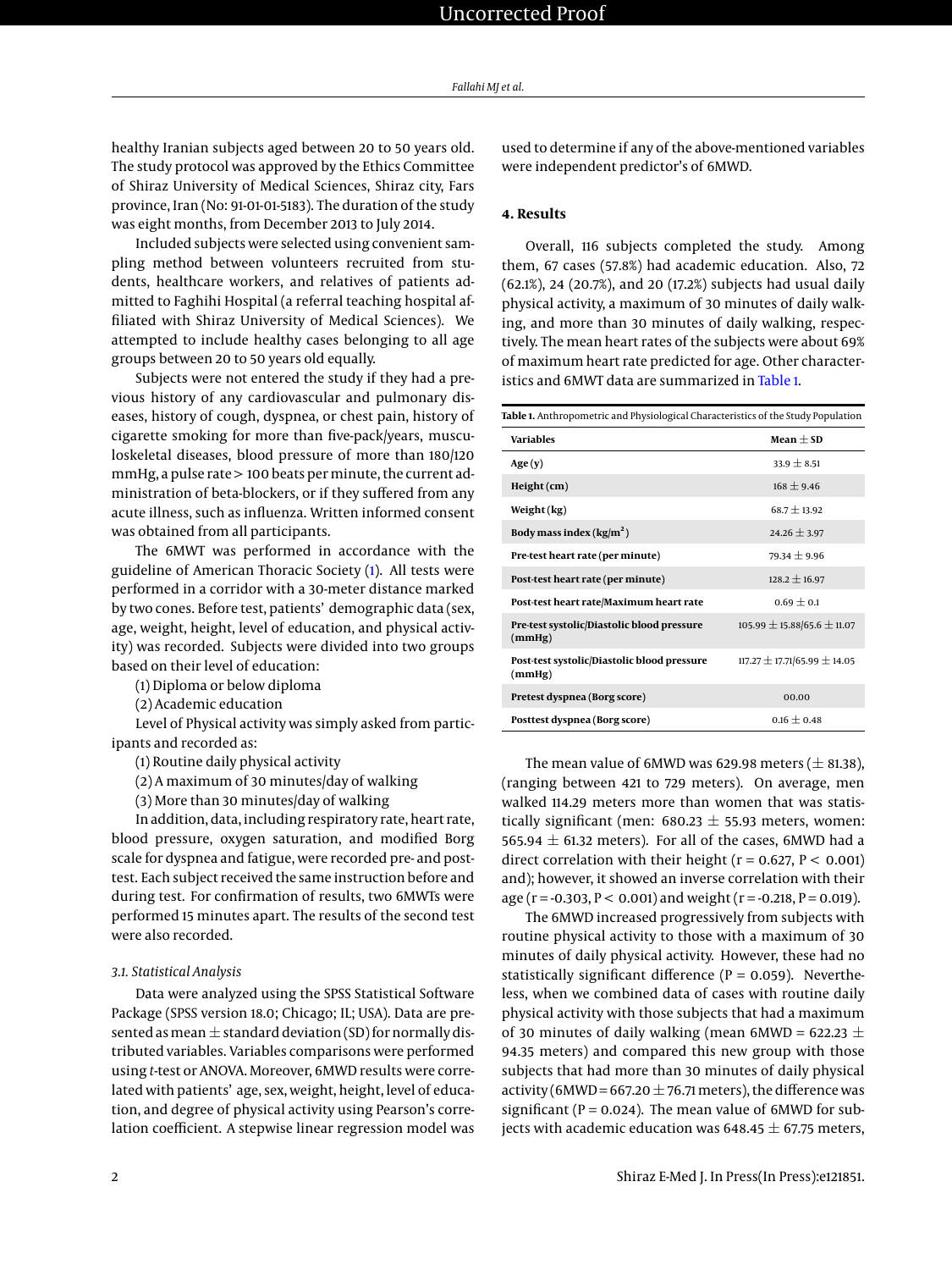that showed a statistically significant difference compared to those with diploma or below diploma (604.73  $\pm$  91.81) meters) ( $P = 0.004$ ).

#### *4.1. Predictive Equation*

As mentioned, there was a significant correlation between 6MWD and subjects' gender, age, height, weight, academic education, and to some extent, daily physical activity. Multiple, stepwise linear regression revealed that academic education and daily physical activity did not significantly affect 6MWD. Normal value for 6MWD could be predicted using this formula:

6MWD = 485.25 – (99.42  $\times$  sex male = 0, female = 1) +  $(2.791 \times \text{height cm}) - (1.614 \times \text{weight}) - (1.273 \times \text{age year})$ 

This equation accounted for 61% of the total variance for the 6MWD.

#### *4.2. Comparison with Some Published Regression Equations*

We compared the mean value of 6MWD among our studied population with most previously published re-searches when applicable [\(Table 2\)](#page-3-2). Walk distance was underestimated by all of the previously published equations up to 285 meters, except for Ben Saad et al.'s and Troosters et al.'s formula, which had no statically significant difference from our study [\(4,](#page-4-1) [5,](#page-4-5) [11\)](#page-4-6).

#### **5. Discussion**

Several previous researches studied 6MWD among healthy populations in different regions of the world. In our study, similar to most previous studies, gender, age, height, and weight had independent determinants of 6MWD.

The present work showed that men had a significant longer 6MWD than women. Most previous studies showed similar findings [\(8,](#page-4-2) [12,](#page-4-7) [17\)](#page-4-8). However, different 6MWD between two genders were reported previously. Ben Saad et al. reported the maximum difference was 160 meters [\(4\)](#page-4-1). However, few studies reported that gender was not an independent predictive factor for 6MWD [\(5,](#page-4-5) [14,](#page-4-9) [19\)](#page-4-10). It has been suggested that the significant influence of gender on 6MWD is attributable to the different anthropometric features of men and women and factors like greater absolute muscle mass and muscle strength in male subjects compared to the women [\(12\)](#page-4-7).

It has been previously suggested that age is among important factors, which negatively affects the final 6MWD in healthy people, independent of their sex [\(2,](#page-3-1) [10,](#page-4-4) [12\)](#page-4-7). Our results confirmed this fact among middle-aged Iranian subjects. However, Camarri et al.'s investigation, which examined 70 Caucasian subjects aged between 55 to 75 years old suggested that the factor of age has no significant influence on 6MWD [\(6\)](#page-4-11). This finding may be explained by the fact that their work -like our study- included only a small sample size with a narrow age range.

According to Casanova et al., the impact of age on final 6MWD is more prominent in subjects aged more than 60 years old [\(2\)](#page-3-1). Factors, including a gradual decrease in maximal oxygen uptake and reduction of human muscle mass and muscle strength that occur with advancing age can explain a reduced 6MWD in older people [\(12\)](#page-4-7). It seems that the influence of age on distance walked in 6MWT is varied among cases with different age decades. Similar to our results, there are previous studies that showed the positive effect of height on an increase in 6MWD [\(8,](#page-4-2) [14,](#page-4-9) [15\)](#page-4-12). One explanation for this correlation can be the longer average stride length in taller study subjects.

Our research showed the negative impact of weight on 6MWD. However, the results of previous studies on the effect of weight on 6MWD are inconsistent. Some studies, similar to our work, showed an inverse correlation of weight with  $6MWD$  ( $2, 4, 5, 11, 16$  $2, 4, 5, 11, 16$  $2, 4, 5, 11, 16$  $2, 4, 5, 11, 16$  $2, 4, 5, 11, 16$  $2, 4, 5, 11, 16$  $2, 4, 5, 11, 16$ ). Few previous researches showed a positive effect of weight  $(6, 13)$  $(6, 13)$  $(6, 13)$ . In some other studies, weight had not included in the final equation [\(8,](#page-4-2) [9,](#page-4-3) [12,](#page-4-7) [17\)](#page-4-8). One explanation for this disparity is that weight may have a variable impact on 6MWD at different ages or body habitus.

In the present study, although the levels of physical activity and education showed positive effects in univariate analysis, multivariate analysis revealed that these variables had no independent effects. These findings may be due to the nature of 6MWD test, which mainly measures submaximal functional capacity and minimum cardiorespiratory and musculoskeletal fitness of healthy subjects. On the other hand, it seems that in healthy people, the main demographic characteristics, including gender, height, and age (and to some extent weight), consistently have independent effects on their walk distance. Surprisingly, the coefficient of these variables is not the same or near each other in different predictive equations.

As previously explained, one unique equation cannot be used to predict the walk distance in different populations. Currently, several equations for the prediction of 6MWD have been introduced. Only two previous equations were predictive for our study population  $(4, 11)$  $(4, 11)$  $(4, 11)$ . There may be some explanations of how different investigations have provided different equations: Among these are factors like heterogeneity of studied populations, different levels of motivation, and test layouts. Different prediction equations can explain a wide range of total variability of 6MWD [\(20\)](#page-4-15). Our equation can explain 61% of total variance, which is in a high range compared to most previous studies.

This work had some limitations. We did not examine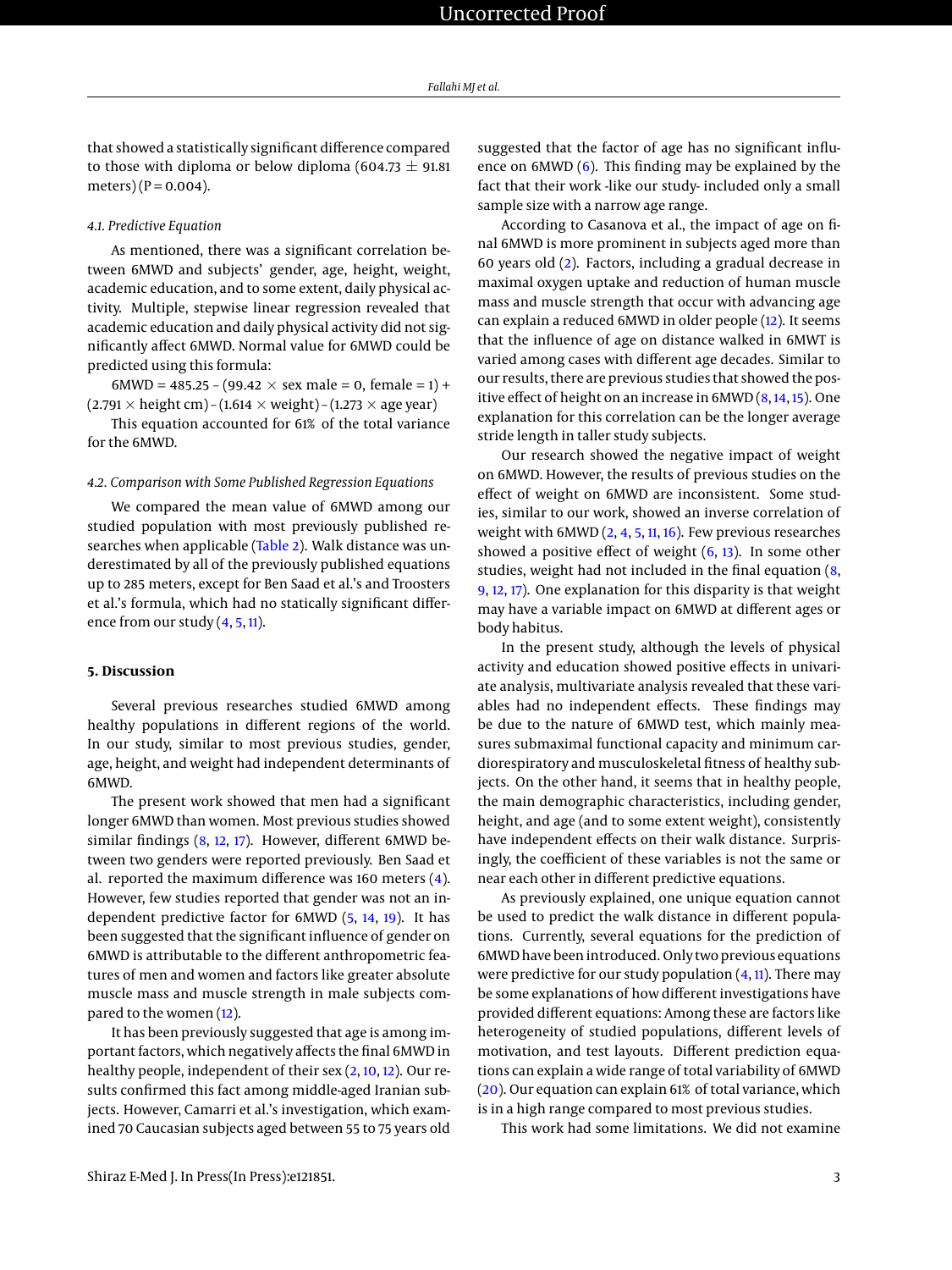| Fallahi MJ et al. |  |  |  |
|-------------------|--|--|--|
|-------------------|--|--|--|

<span id="page-3-2"></span>

| Table 2. Comparison of the Mean 6-Minute Walk Distance Between Our Studied Population and Previous Reports |                        |                                      |                         |              |  |  |
|------------------------------------------------------------------------------------------------------------|------------------------|--------------------------------------|-------------------------|--------------|--|--|
| Study                                                                                                      | Mean 6MWD <sup>a</sup> | Difference to Our Study <sup>a</sup> | 95% Confidence Interval | P-Value      |  |  |
| Rao et al. (10)                                                                                            | $469.88 \pm 101.24$    | $-160.1 \pm 10.525$                  | -180.79 to -139.41      | P < 0.0001   |  |  |
| Alameri et al. (9)                                                                                         | $409 \pm 51$           | $-220.98 \pm 6.678$                  | -234.10 to -207.85      | P < 0.0001   |  |  |
| Ben Saad et al. (4)                                                                                        | $640 \pm 95$           | $-5.98 \pm 11.628$                   | -28.85 to 16.89         | $P = 0.6074$ |  |  |
| Casanova et al. (2)                                                                                        | $571 \pm 90$           | $-58.98 \pm 9.207$                   | -77.06 to -40.89        | P < 0.0001   |  |  |
| Enright et al. $(5)$                                                                                       | $344 \pm 88$           | $-285.98 \pm 8.347$                  | -302.34 to -269.61      | P < 0.0001   |  |  |
| Iwama et al. $(12)$                                                                                        | $577 \pm 80$           | $-52.98 \pm 10.227$                  | $-73.12$ to $-32.83$    | P < 0.0001   |  |  |
| Nusdwinuringtyas et al. (13)                                                                               | $547.45 \pm 54.24$     | $-82.98 \pm 8.899$                   | -100.51 to -65.44       | P < 0.0001   |  |  |
| Poh et al. (14)                                                                                            | $560 \pm 105$          | $-69.98 \pm 16.843$                  | -103.26 to -36.69       | $P = 0.0001$ |  |  |
| Palaniappan Ramanathan and Chandrasekaran (15)                                                             | 495.09 $\pm$ 83.85     | $-134.89 \pm 10.658$                 | -155.88 to -113.89      | P < 0.0001   |  |  |
| Britto et al. $(16)$                                                                                       | $586 \pm 106$          | $-43.98 \pm 10.375$                  | $-64.34$ to $-23.61$    | P < 0.0001   |  |  |
| Vaish et al. $(17)$                                                                                        | 536.1 $\pm$ 46.9       | $-93.88 \pm 9.196$                   | -112.00 to -75.75       | P < 0.0001   |  |  |
| Ngai et al. $(18)$                                                                                         | $563 \pm 62$           | $-66.98 \pm 12.58$                   | -91.81 to -42.14        | P < 0.0001   |  |  |
| Troosters et al. (11)                                                                                      | $631 \pm 93$           | $1.02 \pm 14.293$                    | -27.2 to 29.24          | $P = 0.9432$ |  |  |

 $^{\rm a}$  Values are expressed as mean  $\pm$  SD.

some factors that may affect the final result of 6MWD. For example, as the study of Camarri et al. showed, forced expiratory volume in the first second (FEV1) can significantly and independently predict the final 6MWD [\(6\)](#page-4-11). Another factor that can negatively influence the final 6MWD is the number of previous pregnancies for women [\(4\)](#page-4-1). Also, the level of physical activity of participants was self-reported. Additionally, further larger studies with a wider age range of participants are required to include and assess these variables accurately.

## *5.1. Conclusions*

In spite of the simplicity and low cost of 6MWT, it was infrequently applied in our country. In this study, we measured 6MWD in a sample of a healthy middle-aged population and tried to propose a native predictive equation. This study may make a base for future researches and help apply this simple test to our healthy and diseased populations.

#### **Acknowledgments**

The present article was extracted from a thesis written by Behnam Mozaffari and was financially supported by a grant from Shiraz University of Medical Sciences (No 91-01- 01-5183).

#### **Footnotes**

**Authors' Contribution:** Mohammad Javad Fallahi, Behnam Mozaffari and Behnam Dalfardi contributed to the study concept and design. Mohammad Javad Fallahi and Behnam Mozaffari collected the data. Behnam Mozaffari and Behnam Dalfardi analyzed the data and drafted the paper. Mohammad Javad Fallahi supervised the work. All authors approved the final version of the manuscript.

**Conflict of Interests:** The authors declare that they have no conflicts of interest.

**Data Reproducibility:** The data presented in this study are openly available in one of the repositories or will be available on request from the corresponding author by this journal representative during submission or after publication. Otherwise, all consequences of possible withdrawal or future retraction will be with the corresponding author.

**Ethical Approval:** The study protocol was approved by the Ethics Committee of Shiraz University of Medical Sciences, Shiraz city, Fars province, Iran (No: 91-01-01-5183). IR.SUMS.REC.1392.5183

**Funding/Support:** The authors declare that they have no funding/support regarding this manuscript.

**Informed Consent:** Written informed consent was obtained from all participants.

#### **References**

- <span id="page-3-0"></span>1. A. T. S. Committee on Proficiency Standards for Clinical Pulmonary Function Laboratories. ATS statement: guidelines for the six-minute walk test. *Am J Respir Crit Care Med*. 2002;**166**(1):111–7. doi: [10.1164/ajr](http://dx.doi.org/10.1164/ajrccm.166.1.at1102)[ccm.166.1.at1102.](http://dx.doi.org/10.1164/ajrccm.166.1.at1102) [PubMed: [12091180\]](http://www.ncbi.nlm.nih.gov/pubmed/12091180).
- <span id="page-3-1"></span>2. Casanova C, Celli BR, Barria P, Casas A, Cote C, de Torres JP, et al. The 6-min walk distance in healthy subjects: reference